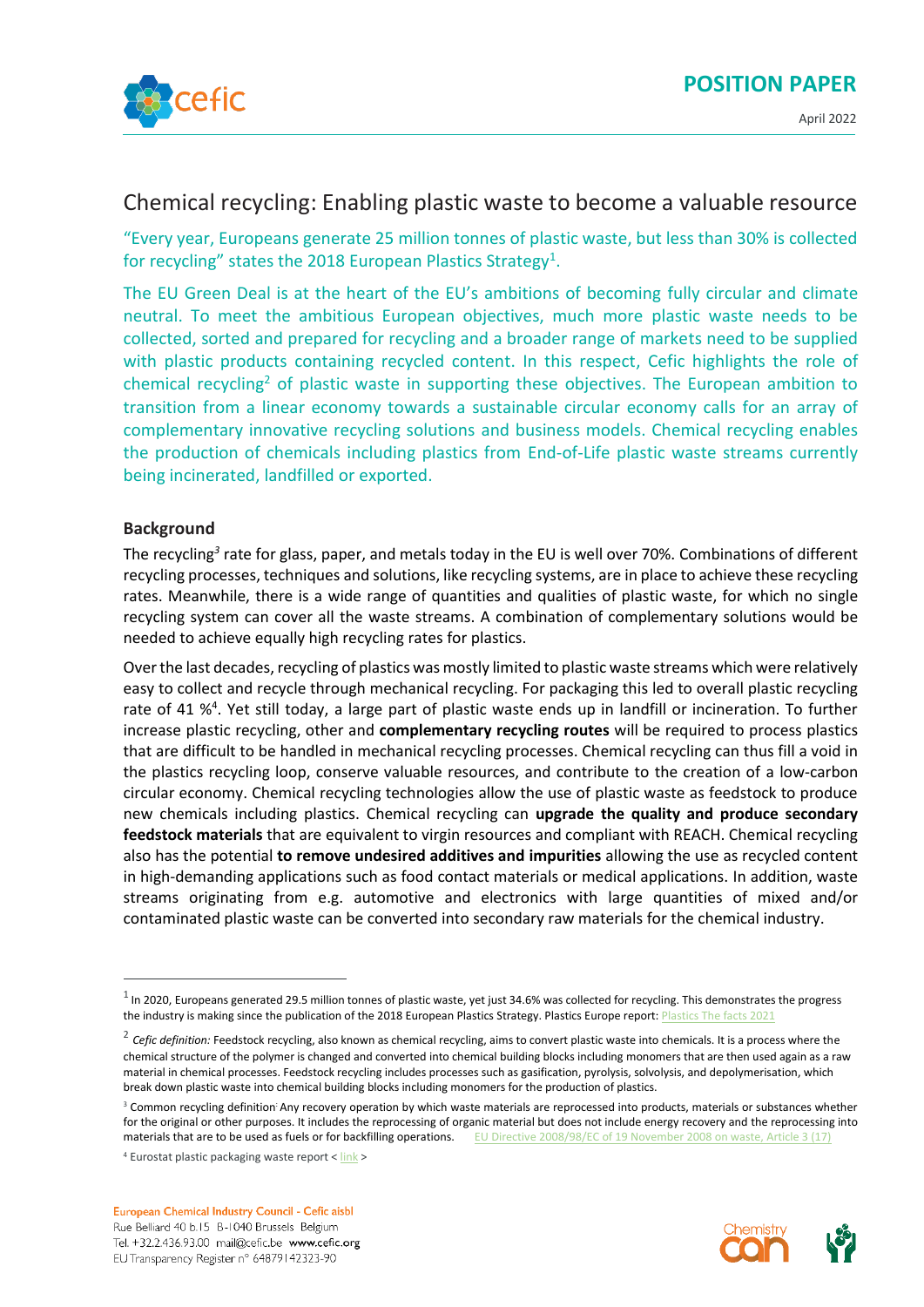Chemical recycling technologies can contribute to restoring sustainable carbon cycles, lower the dependency on virgin fossil raw materials, and avoid greenhouse gas (GHG) emissions that occur in feedstock production and from incineration of plastic waste. This positive impact is confirmed by the Quantis [report](https://cefic.org/media-corner/newsroom/new-study-confirms-role-for-chemical-recycling-in-reducing-greenhouse-gas-emissions/) *"Chemical Recycling: Greenhouse gas emission reduction potential of an emerging waste management route"*, commissioned by Cefic.

An ever-increasing number of industrial pilot- and demonstration plants for chemical recycling are under construction or are announced<sup>5</sup>. Full deployment and integration of chemical recycling in the European chemical industry requires scale-up innovation and investments. This creates opportunities to develop new ecosystems in Europe for collection and sorting of plastic waste that is currently incinerated, landfilled or exported. Along with an industrial engagement, this equally requires a political effort to adapt waste and product legislation to accept and integrate chemical recycling in the reporting of recycling metrics. A solid and enabling European policy framework is key.

## **The industry's efforts**

Chemical recycling is an important contribution to solving the plastic waste issue, but it is not the only solution. Where possible, mechanical recycling or dissolution recycling**<sup>6</sup>** should be used. To ensure the scale up, integration and full deployment of chemical recycling, our industry commits to work under the following guiding principles:

- *Increase collaboration* **to bring more valuable recycled content to the market, towards also achieving EU recycling targets.** 
	- o Accelerate the development of business cases, investments, the creation of new facilities and integration in existing production facilities. Continue to leverage the innovation ecosystems to address, amongst other topics, the yield of recycling waste-to-materials, operability, quality, and performance.
	- $\circ$  Close the loop for hard-to-recycle plastic waste streams currently going to landfill and incineration, or streams that do not find a recycling route in Europe.
	- $\circ$  Engage in the development of quality standards and application of certification schemes to provide clarity, consistency, and transparency. These developments should consider chemical recycling process types, design for recycling, recyclability, end-of-waste criteria, food contact and REACH legislation.
- *Generate and collect data* **to better understand the environmental performance, benefits, and contributions of chemical recycling.**
	- o Conduct Life Cycle Assessment (LCA) studies and publish their findings. Contribute to common ways for looking at LCA methods. Work with stakeholders and policymakers to test methodologies and provide case data to measure the environmental impact along the full life cycle (cradle-to-cradle) of products made from plastics.
	- o Work further on unlocking the potential of chemical recycling to help manage for example, the so-called legacy chemicals and substances of very high concern (SVHC) that can be present in end-of-life plastic after multiple years of use. Chemical recycling does not replace other ways of managing these substances.

 $5$  Cefic Chemical Recycling virtual exhibition <  $\frac{link}{ }$ 

<sup>&</sup>lt;sup>6</sup> Cefic definition: **Dissolution recycling** Is a process in which the plastics is dissolved in a suitable solvent, in which a series of purification steps are undertaken to separate the target polymer/polymers from additives and other added materials (e.g. e.g. fibers, fillers, colorants) and contaminants. The resulting output is the recovered polymers, which remain largely unaffected by the process and can be reformulated into plastics. This process may also enable the recovery of other valuable components of the plastic.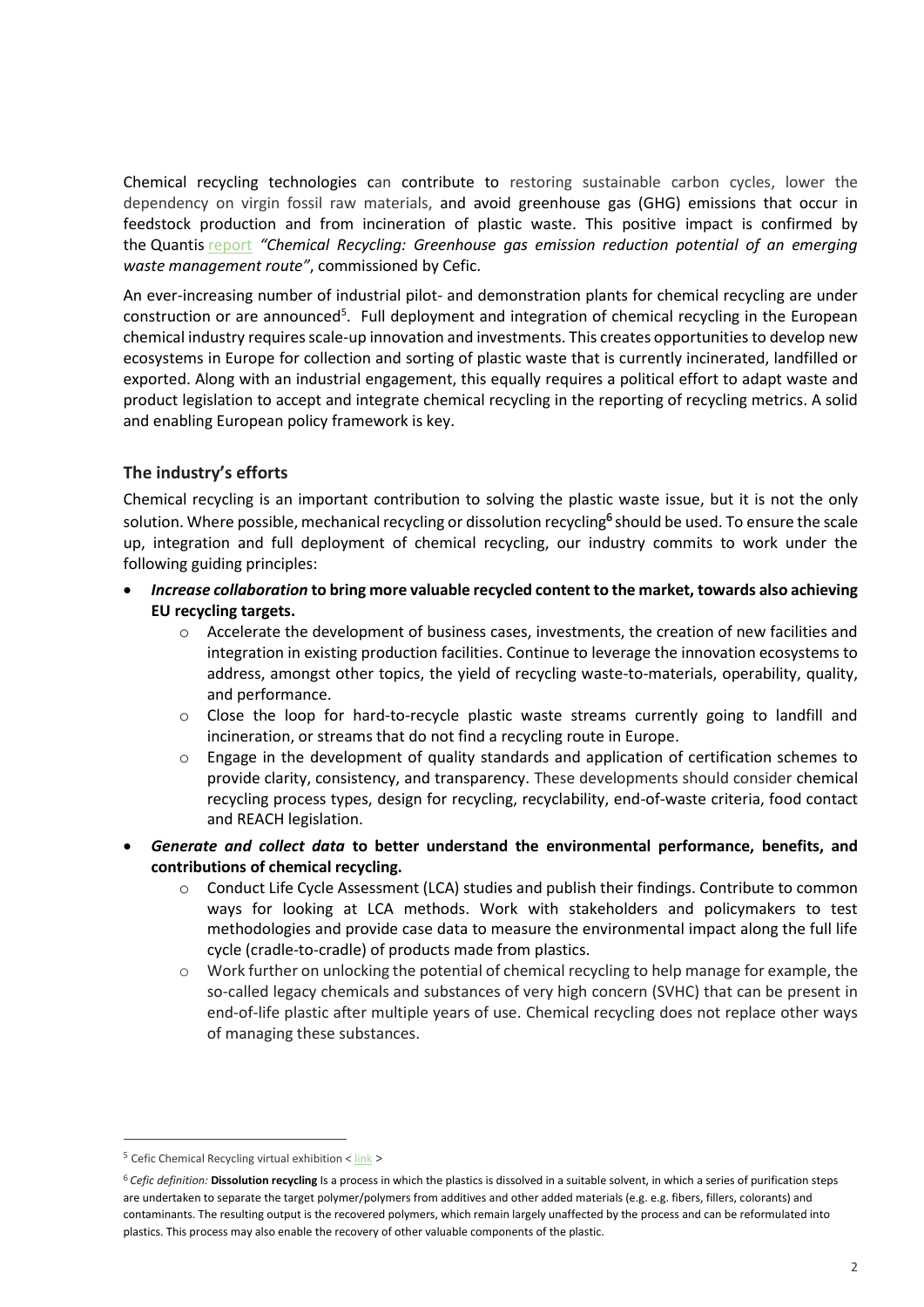- *Foster transparency and contribute to the development* **of uniform standards for a chain of custody mass balance approach**.
	- o Promote the principles of a chain of custody mass balance approach for the accounting and attribution of recycled content from chemically recycled materials. Mass balance is included in the chain of custodies models as defined in ISO 22095.
	- $\circ$  Contribute to the development of standards and certification systems which include clear rules on feedstock qualification, chain of custody mass balance calculations, and the use of product claims and labelling.
	- $\circ$  Implement transparent certification of the mass balance system, data and claims verified by independent auditors. Help stakeholders understand the role and position of chain of custody systems in the transition towards a full circular economy for plastics.

## **An enabling policy framework**

We invite policymakers to integrate into their decisions the following key enablers, necessary for ensuring investment for the scale up, and full deployment of chemical recycling and dissolution recycling:

- Acceptance of **chemical recycling as an integral solution** in the definitions and functioning of a circular economy for plastics:
	- o Ensure a level playing field with mechanical recycling of plastic waste. **Chemical recycling falls under the recycling definition**, where the secondary raw materials derived are used for the production of chemicals including plastics.
	- o Adapt and harmonise **definitions for Recycling and Recyclability** that include chemical recycling and enable a balanced use – across plastic recycling routes – of eco-modulation of extended producer responsibility (EPR) schemes.
	- o **Implement and enforce the existing waste legislation** (SUPD PPWD WFD WSR) across all member states, thereby diverting plastic waste from landfilling, export or incineration towards novel recycling routes.
- Develop an **enabling policy framework** which supports and duly integrates chemical recycling, building on the common definition of the Waste Framework Directive (2008/98/EC), and taking into account the following aspects:
	- o **Waste recycling-rate calculations:** these calculations should account for the contribution of chemical recycling
	- o **Calculating recycled content**: Develop, through product legislation, harmonised calculation rules throughout the EU for recycled content in products accepting the use of a chain of custody mass balance approach.
	- o **End of Waste & Product Regulation**: Resolve disconnects, complexity and inconsistency of approach caused by the **co-existence** of "waste" and "product" (REACH) regulations. A key obstacle is the lack of clarity about the point at which End of Waste status is reached in the chemical recycling process. Different competent authorities have made different rulings, creating overall uncertainty as well as barriers to cross-border recycling activities.
	- o **Food contact:** Build a regulatory framework for recycled plastics that uses risk assessment principles and supports placing on the market of products from novel technologies (including pilot plants).
	- o **Access to waste:** Harmonise Waste Shipment Regulation (WSR) and End of Waste framework. Create an open, single market for plastic waste and secondary raw materials used for the production of chemicals including plastics.